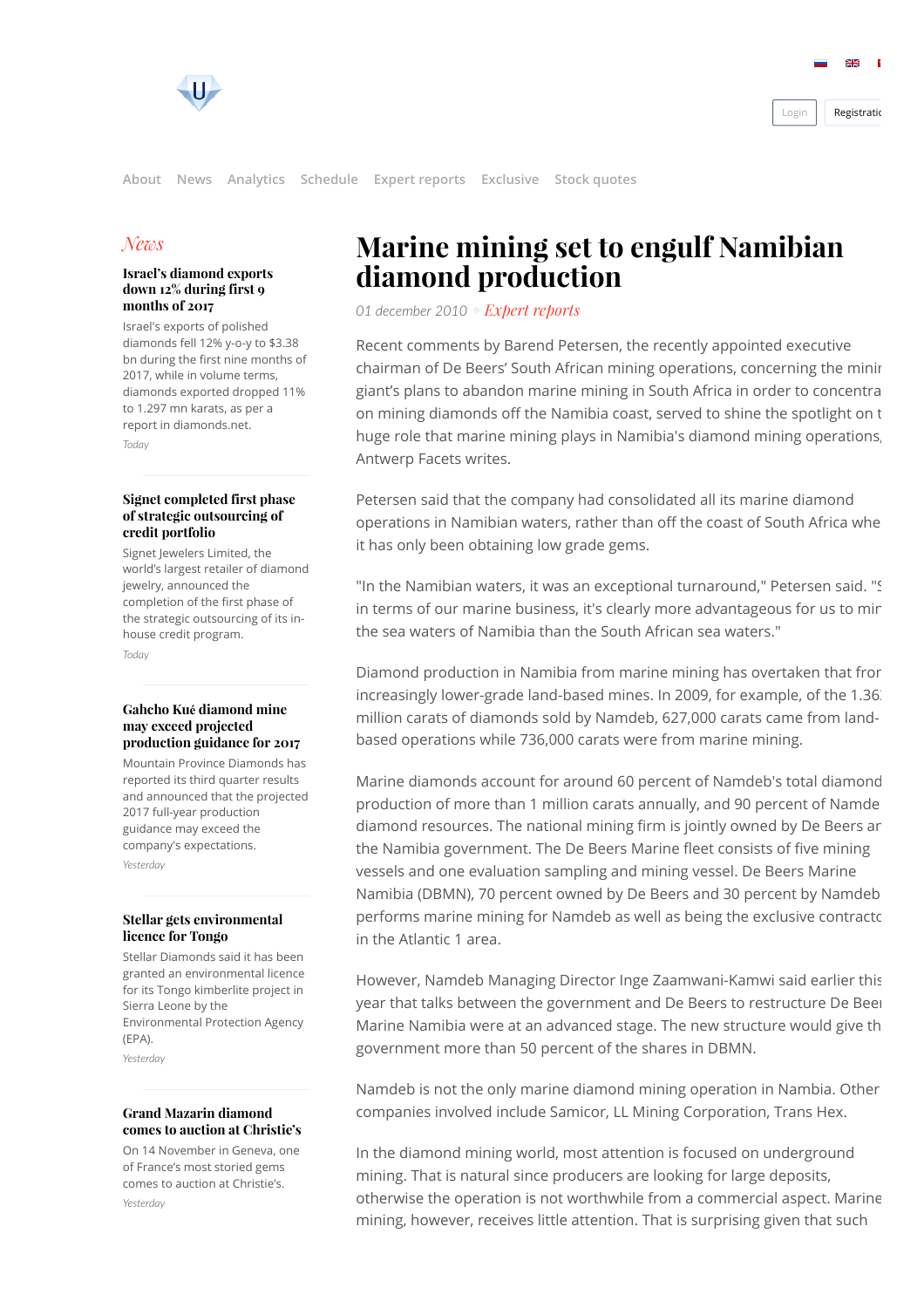operations are highly complex, however it could be due to the fact that marin mining on a large scale has only taken place in the last 25 years or so.

The richest known marine diamond deposits in the world are off the coast of Namibia and are estimated at around 100 million carats, and possibly much more. All of the deposits originally came from kimberlites in South Africa. The diamonds were washed down the Orange River, which forms a natural borde between the two countries, and deposited at the river mouth as well as along the coastlines of Namibia and South Africa. According to geologists, the Oran River has been transporting eroded diamondiferous kimberlite material from central South Africa and Botswana for the last 100 million years.

When the diamondiferous material comes out of the Orange River on the coast, it is unloaded into Alexander Bay and is moved by the churning effects of the Atlantic Ocean. The larger stones usually accumulate in low lying areas of the seabed, while smaller diamonds are moved by sea currents in a northward direction. The pressure and effects of the weather on the diamon as they are carried westward to the sea means flawed stones tend to break  $\iota$ while those with fewer deficiencies usually end the journey to the sea intact.

De Beers uses two marine mining methods. There is the horizontal system where a seabed crawler brings diamond-bearing gravels to the vessel throug flexible slurry hoses. The other method is the vertical system where a largediameter drilling device recovers diamond-bearing gravels from the seabed. Mining takes place to a depth of around 150 metres.

Despite the recovery of around 1.5 million carats of diamonds from the sea c the coast of Namibia and South Africa between 1961 and 1970, these early moves at marine mining were not a great success for several reasons. Firstly, the technology had not yet been developed to enable truly large-scale mining Secondly, there was not yet a deep understanding of the geological effects or sea floor diamond deposits. And, finally, the relatively low price of diamonds the time made the big investments necessary for marine diamond not worthwhile from a financial perspective.

When De Beers bought out the existing marine operations in 1970, it began  $\epsilon$ widespread 15-year exploration programme, and only started the next stage the commissioning of mining vessels for offshore diamond mining in the late 1980s. As a result of the resources invested, there was a huge improvement the technology used leading to marine diamond mining becoming a complex and sophisticated industry.

Reducing its impact on the environment is one of the largest challenges for diamond miners, and that is no less the case with marine mining. Waste and recycling, use of water, and the impact on biodiversity are the main issues to be considered. When diamond deposits are found in coastal areas, soil and plant life usually have to be removed before mining operations can start. Mining of beaches and inland alluvial diamond deposits can also require the removal of sand and soil and the building of sea-walls. As a result, such minir results in large-scale excavation along coastal areas and significant changes t the landscape and natural order.

Once mining operations have ended, however, soil and plant life is replaced while the impact on surrounding land is removed over time by the effects of